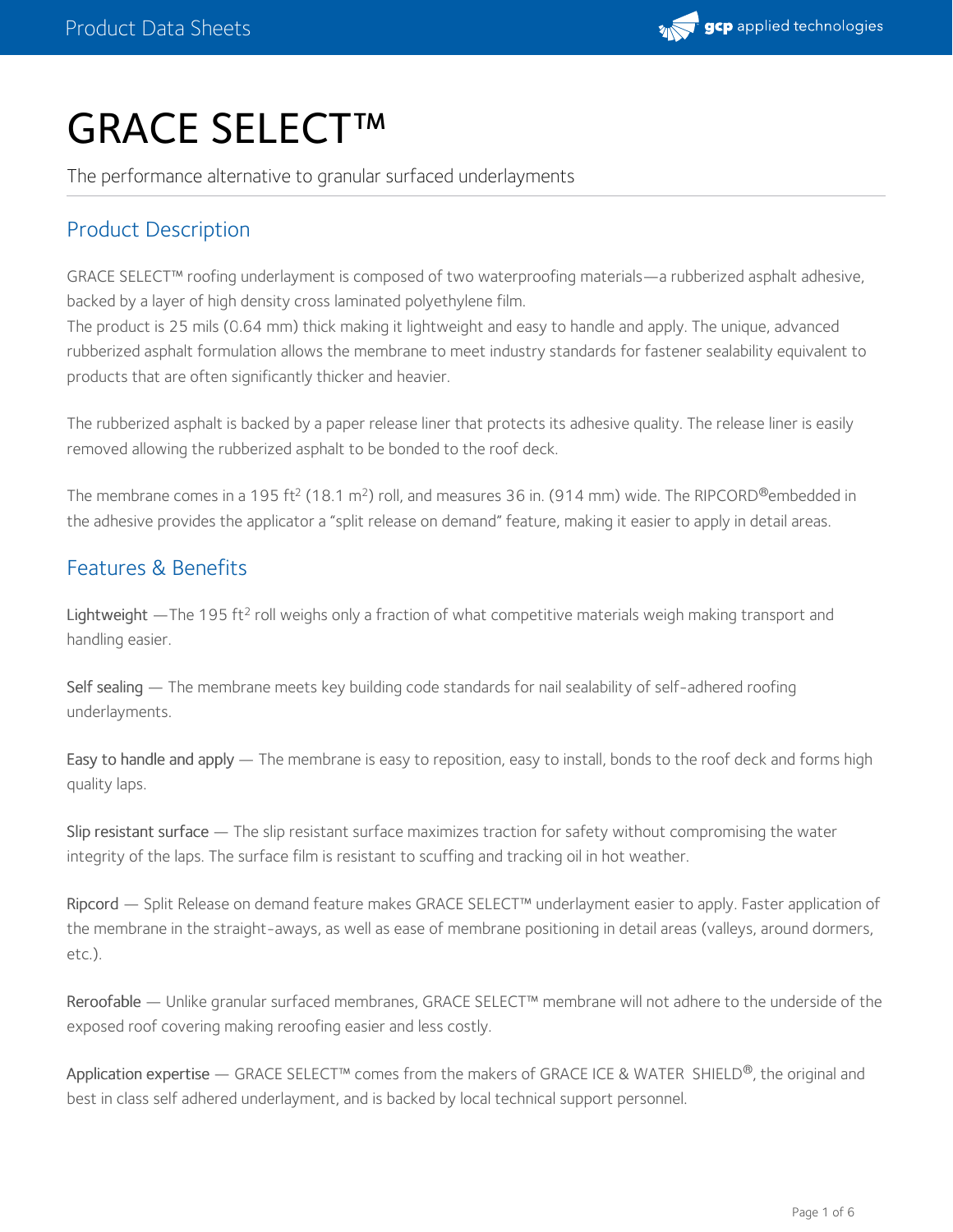



# Guidelines for Use

Grace Select™ membrane can be used as a sloped roof underlayment to resist water penetration due to wind-driven rain and ice dams. The membrane is designed to meet code based standards of performance.

#### Wind-Driven Rain

Sloped roofs protect structures by shedding rain water but they are not waterproof. Storm-driven winds can cause sloped roof coverings to lift. Rain can be easily driven under the roof covering directly to the unprotected deck where it causes leaks and damage to the interior of the structure. Grace Select™ membrane that is applied beneath the sloped roof covering prevents wind-driven rain from entering the structure. For wind-driven rain protection, full coverage with the membrane is recommended. Since Grace Select™ membrane is a vapor barrier, the roof construction must allow for proper ventilation in full roof coverage applications.

#### Ice Dams

For ice dam protection, Grace Select™ underlayment should be adhered at the edge of the roof deck along the eaves. The product should be applied to a point on the roof deck above the highest expected ice dam. Several variables influence the height of ice dams and the membrane coverage required. Local building codes should be consulted for specific requirements. Many variables influence the height of ice dams including climate (particularly the annual snowfall), slope, overhang, valleys, how well the structure is insulated and ventilated, and exposure (sun vs. shade). In addition to placement along the eaves, the product can be used to help prevent roof leaks in danger zones including valleys, rake edges, around chimneys, and skylights.

## Installation Procedure

#### Surface Preparation

Install GRACE SELECT™ underlayment directly on a clean, dry, continuous structural deck. Some suitable deck materials include plywood, wood composition, wood plank, metal, concrete, and gypsum sheathing. Prior to membrane application, remove dust, dirt, loose nails, and old roofing materials. Protrusions from the deck area must be removed. Decks shall have no voids, damaged, or unsupported areas. Wood planks should be closely butted together. Repair deck areas as needed before installing the membrane. (Refer to Tech Letter #5, Chemical Compatibility, when installing over wood plank decks).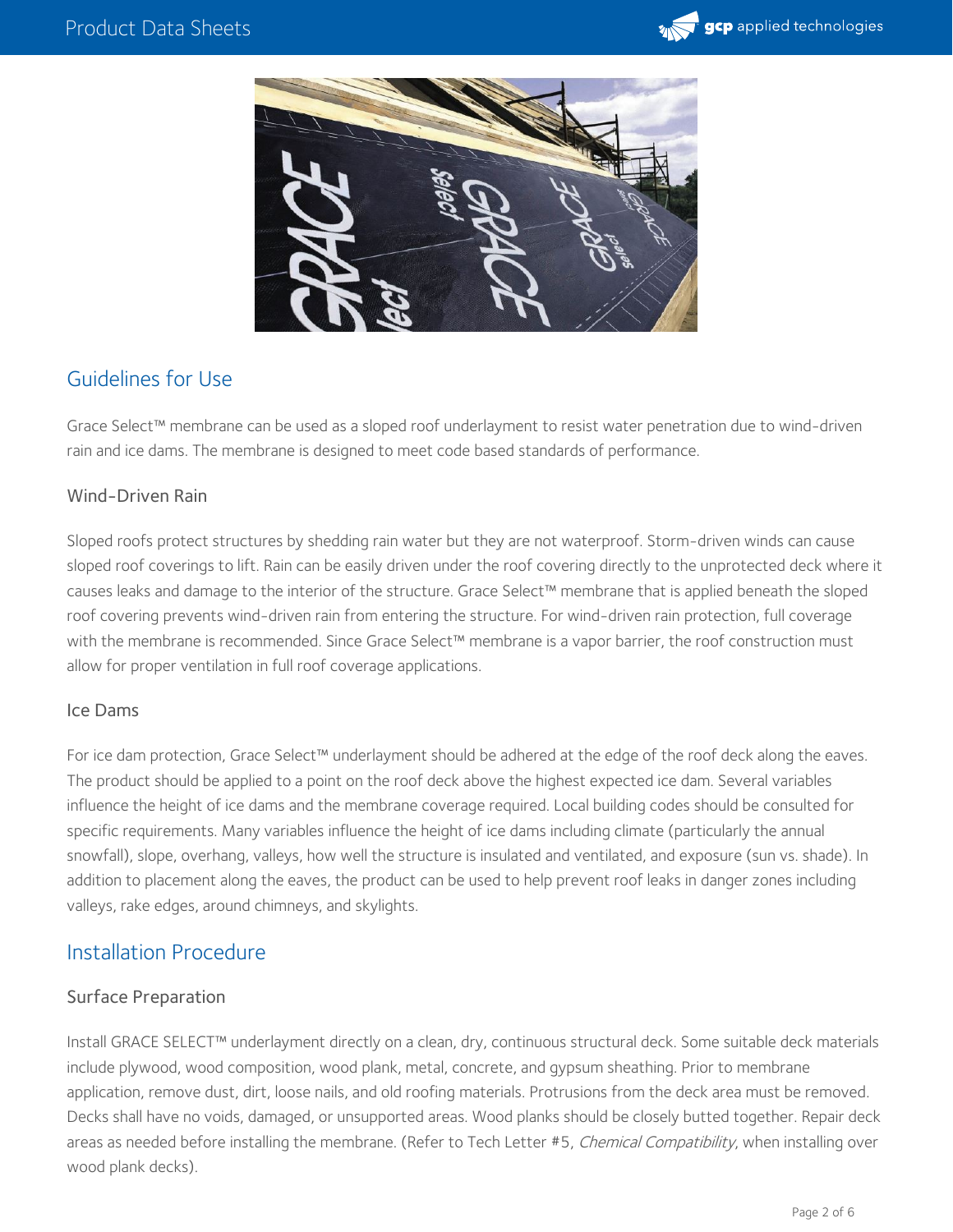

Prime concrete, masonry surfaces and DENSGLASS GOLD®with PERM-A-BARRIER®WB Primer. Prime wood composition and gypsum sheathing with PERM-A-BARRIER®WB Primer if adhesion is found to be marginal (refer to Technical Letter 12, *Use on Oriented Strand Board (OSB) Roof Sheathing*). Apply PERM-A-BARRIER®WB Primer at a rate of 250–350 ft<sup>2</sup>/gal (6–8 m<sup>2</sup>/L). Priming is not required for other suitable surfaces provided that they are clean and dry.

#### Membrane Installation

Apply GRACE SELECT™ membrane in fair weather when the air, roof deck, and membrane are at temperatures of 40°F ( $5^{\circ}$ C) or higher. Apply roof covering material at temperatures of  $40^{\circ}$ F ( $5^{\circ}$ C) or higher.

Cut the membrane into 10–15 ft (3–5 m) lengths and reroll loosely. Peel back 1–2 ft (300–600 mm) of release liner, align the membrane, and continue to peel the release liner from the membrane. Press the membrane in place with heavy hand pressure. Side laps must be a minimum of 3.5 in. (90 mm) and end laps a minimum of 6 in. (150 mm). For valley and ridge application, peel the release liner, center the sheet over the valley or ridge, drape, and press it in place. Work from the center of the valley or ridge outward in each direction and start at the low point and work up the roof.

Alternatively, starting with a full roll of membrane, unroll a  $3-6$  ft ( $1-2$  m) piece of membrane leaving the release liner in place. Align the membrane and roll in the intended direction of membrane application. Carefully cut the release liner on top of the roll in the cross direction being careful not to cut the membrane. Peel back about 6 in. (150 mm) of the release liner in the opposite direction of the intended membrane application exposing the black adhesive. Hold the release liner with one hand and pull the roll along the deck with the release liner, leaving the applied membrane behind. Use the other hand to apply pressure on the top of the roll. Stop frequently to press the membrane in place with heavy hand pressure. When finished with the roll go back to the beginning, reroll and pull the remaining release paper from the material, finishing the installation.

Consistent with good roofing practice, install the membrane such that all laps shed water. Always work from the low point to the high point of the roof. Apply the membrane in valleys before the membrane is applied to the eaves. Following placement along the eaves, continue application of the membrane up the roof. The membrane may be installed either vertically or horizontally.

Use smooth shank, electroplated galvanized nails for fastening shingles. Hand nailing generally provides a better seal than poweractivated nailing. If nailing of the membrane is necessary on steep slopes during hot or extreme cold weather, backnail and cover the nails by overlapping with the next sheet.

Extend the membrane on the roof deck above the highest expected level of water back-up from ice dams and above the highest expected level of snow and ice on the wall sheathing on vertical side walls (dormers) and vertical front walls for ice dam protection. Consider a double layer of membrane in critical areas, such as along the eaves or in valleys and in climates where severe ice dams are anticipated. Apply the membrane to the entire roof deck for wind-driven rain protection. Apply a new layer of GRACE SELECT™ membrane directly over the old GCP self-adhered underlayment (except for GCP granular underlayment) in retrofit applications following the standard membrane application procedure.

#### Standard Compliance

Grace Select meets the following standards: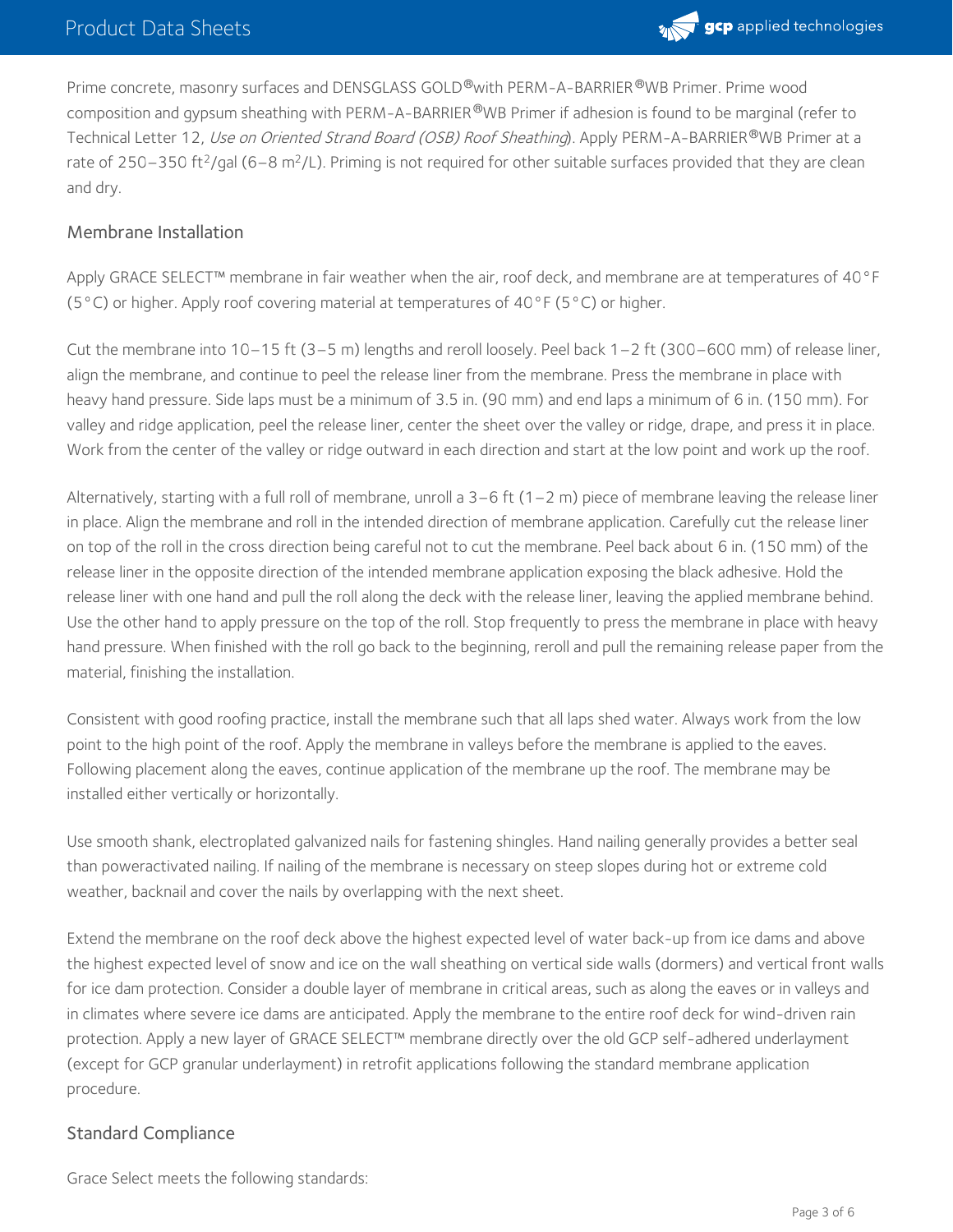- ICC ESR-1677 approval according to AC-48 Acceptance Criteria for Self-Adhered Underlayments to be used as an Ice Barrier
- Underwriters Laboratories Inc. Class A fire classification under fiber-glass shingles and Class C under organic felt shingles (per ASTM E108/UL 790)3



## Precautions & Limitations

- Slippery when wet or covered by frost.
- Consistent with good roofing practice, always wear fall protection when working on a roof deck.
- Release liners are slippery. Remove from work area immediately after membrane application.
- Do not leave permanently exposed to sunlight. Maximum recommended exposure is 30 days.
- Place metal drip edges or wood starter shingles over the membrane.
- Do not fold over the roof edge unless the edge is protected by a drip edge, gutter or other flashing material.
- Do not install on the chamfered edges of wood plank.
- Do not install directly on old roof coverings. For more information, refer to Technical Letter 5, Chemical Compatibility.
- Certain product applications are prohibited in hot desert areas in the southwestern United States. Contact your GCP Applied Technologies sales representative for assistance choosing the best product for your application.
- Provide proper roof insulation and ventilation to help reduce ice dams and to minimize condensation. GRACE SELECT<sup>™</sup> is an air and vapor barrier.
- Repair holes, fishmouths, tears, and damage to membrane with a round patch of membrane extending past the damaged area 6 in. (150 mm) in all directions. If fasteners are removed leaving holes in the membrane, they must be patched. The membrane may not self-seal open fastener penetrations.
- Do not install fasteners through the membrane over unsupported areas of the structural deck, such as over the joints between adjacent structural panels.
- Due to its slight asphaltic odor, do not apply where the membrane is exposed to interior living space. Refer to product literature for more complete information.
- Refer to product literature for more complete product information.
- Not recommended for roofing in alpine climates.
- Not compatible with EPDM or TPO; use GRACE ULTRA™ underlayment for tie-ins (refer to Technical Letter 5, Chemical Compatibility).
- Not compatible with polysulfides, flexible PVC, or high concentrations of resin (pitch) found in some wood plank decks. For more information, refer to Technical Letter 5.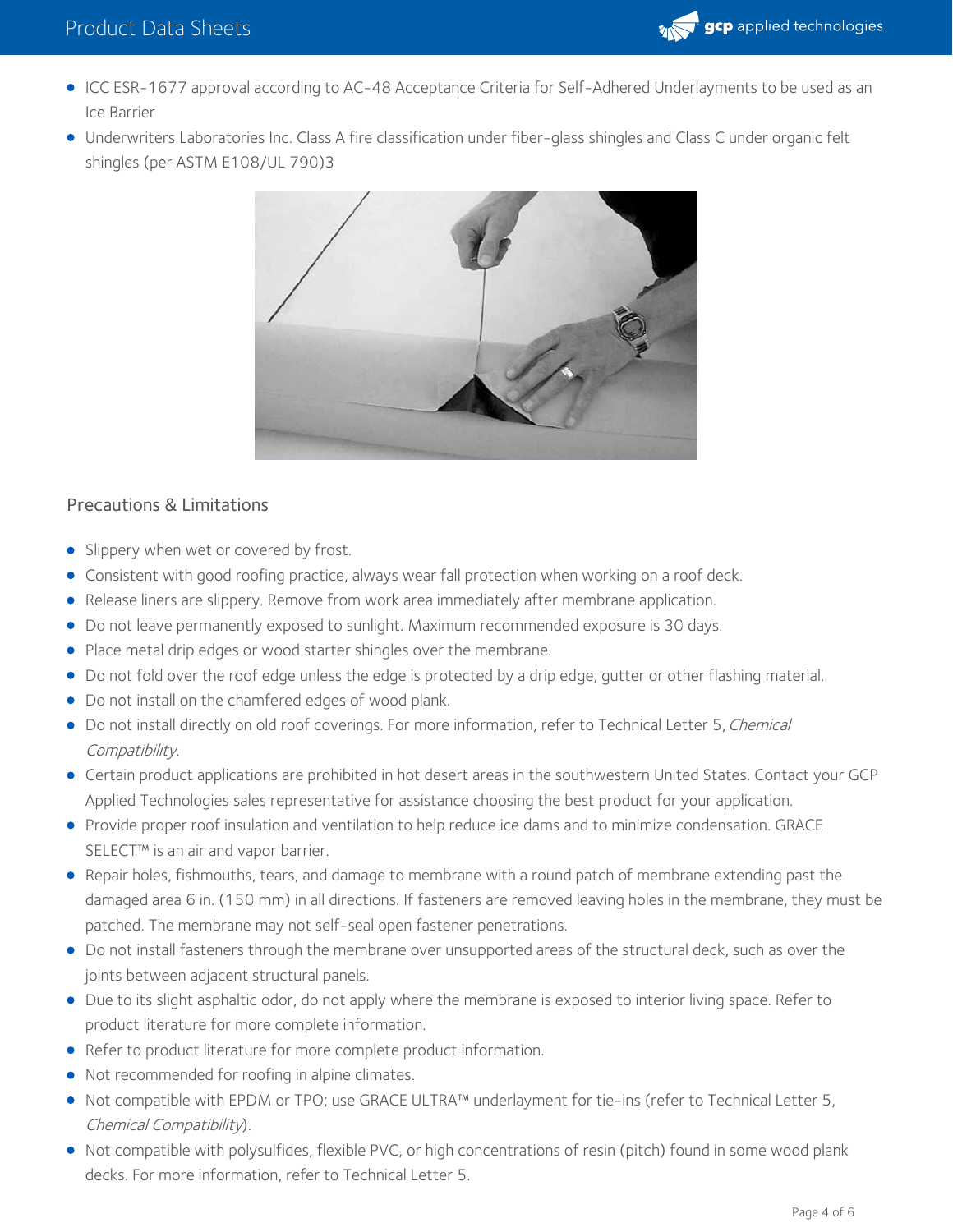

# Product Data

| Roll length      | 65 ft (19.8 m)                             |
|------------------|--------------------------------------------|
| Roll width       | 36 in. (914 mm)                            |
| Roll size        | 195 ft <sup>2</sup> (18.1 m <sup>2</sup> ) |
| Packaging        | Corrugated carton                          |
| Roll weight      | 32 lbs (14.5 kg)                           |
| Rolls per pallet | 25                                         |



# Performance Properties

| <b>PROPERTY</b>                 | <b>VALUE</b>                                     | <b>TEST METHOD</b>         |
|---------------------------------|--------------------------------------------------|----------------------------|
| Color                           | Grey-black                                       |                            |
| Thickness, membrane             | 25 mil (0.64 mm)                                 | ASTM D3767 method A        |
| Tensile strength, membrane      | 250 psi (1720 kN/m <sup>2</sup> )                | ASTM D412 (Die C modified) |
| Elongation, membrane            | 250%                                             | ASTM D412 (Die C modified  |
| Adhesion to plywood             | 3.0 lbs/in. width (525 N/m)                      | ASTM D903                  |
| Permeance (max)                 | 0.05 Perms (2.9 ng/m <sup>2</sup> s Pa)          | ASTM E96                   |
| Material weight installed (max) | 0.14 lb/ft <sup>2</sup> (0.7 kg/m <sup>2</sup> ) | ASTM D461                  |